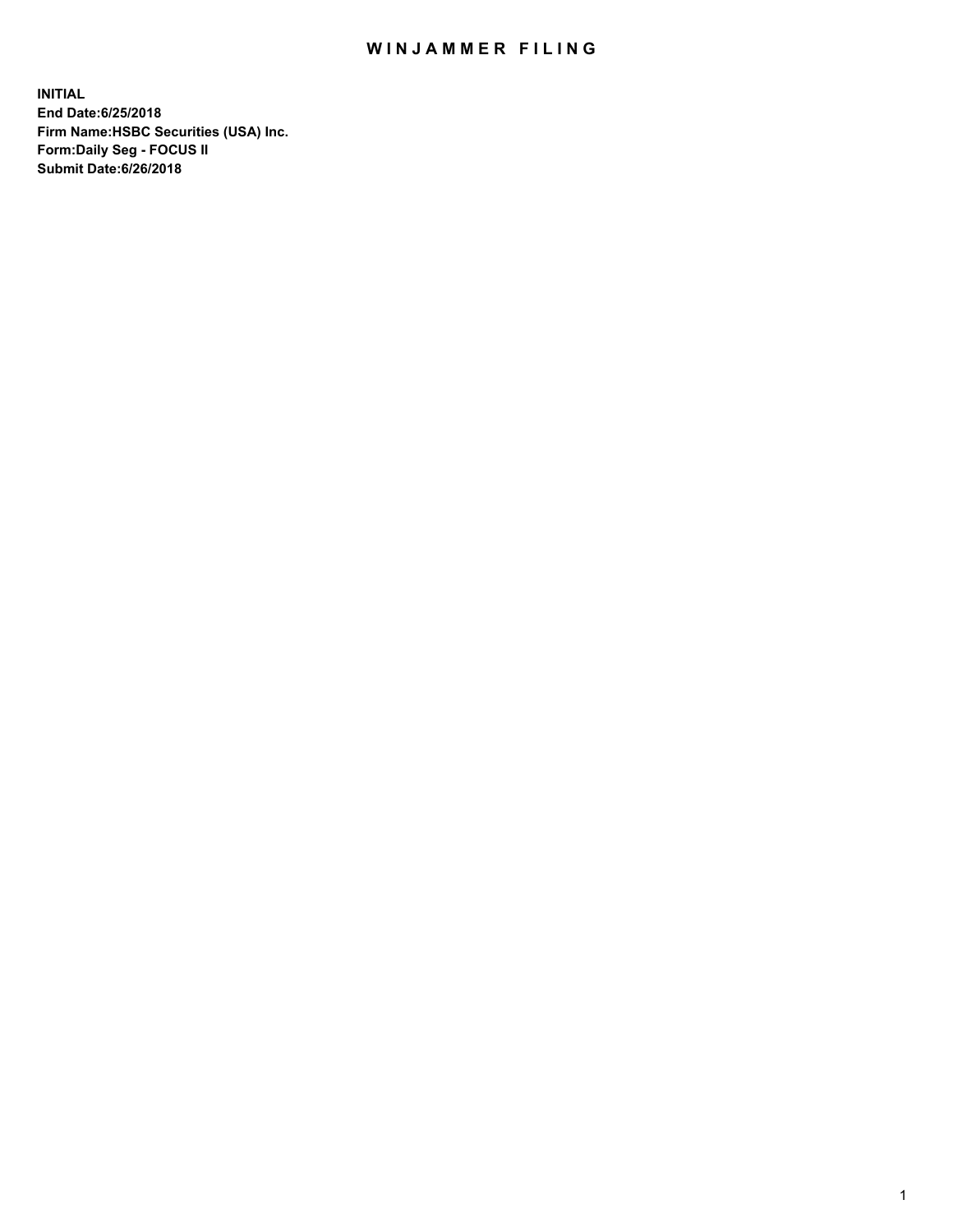**INITIAL End Date:6/25/2018 Firm Name:HSBC Securities (USA) Inc. Form:Daily Seg - FOCUS II Submit Date:6/26/2018 Daily Segregation - Cover Page**

| Name of Company                                                                                                                                                                                                                                                                                                                | <b>HSBC Securities (USA) Inc.</b>                                          |
|--------------------------------------------------------------------------------------------------------------------------------------------------------------------------------------------------------------------------------------------------------------------------------------------------------------------------------|----------------------------------------------------------------------------|
| <b>Contact Name</b>                                                                                                                                                                                                                                                                                                            | <b>Michael Vacca</b>                                                       |
| <b>Contact Phone Number</b>                                                                                                                                                                                                                                                                                                    | 212-525-7951                                                               |
| <b>Contact Email Address</b>                                                                                                                                                                                                                                                                                                   | michael.vacca@us.hsbc.com                                                  |
| FCM's Customer Segregated Funds Residual Interest Target (choose one):<br>a. Minimum dollar amount: : or<br>b. Minimum percentage of customer segregated funds required:% ; or<br>c. Dollar amount range between: and; or<br>d. Percentage range of customer segregated funds required between:% and%.                         | 147,000,000<br>$\overline{\mathbf{0}}$<br>0 <sub>0</sub><br>0 <sub>0</sub> |
| FCM's Customer Secured Amount Funds Residual Interest Target (choose one):<br>a. Minimum dollar amount: ; or<br>b. Minimum percentage of customer secured funds required:%; or<br>c. Dollar amount range between: and; or<br>d. Percentage range of customer secured funds required between:% and%.                            | 25,000,000<br><u>0</u><br>0 <sub>0</sub><br>00                             |
| FCM's Cleared Swaps Customer Collateral Residual Interest Target (choose one):<br>a. Minimum dollar amount: ; or<br>b. Minimum percentage of cleared swaps customer collateral required:% ; or<br>c. Dollar amount range between: and; or<br>d. Percentage range of cleared swaps customer collateral required between:% and%. | 95,000,000<br><u>0</u><br>00<br>0 <sub>0</sub>                             |

Attach supporting documents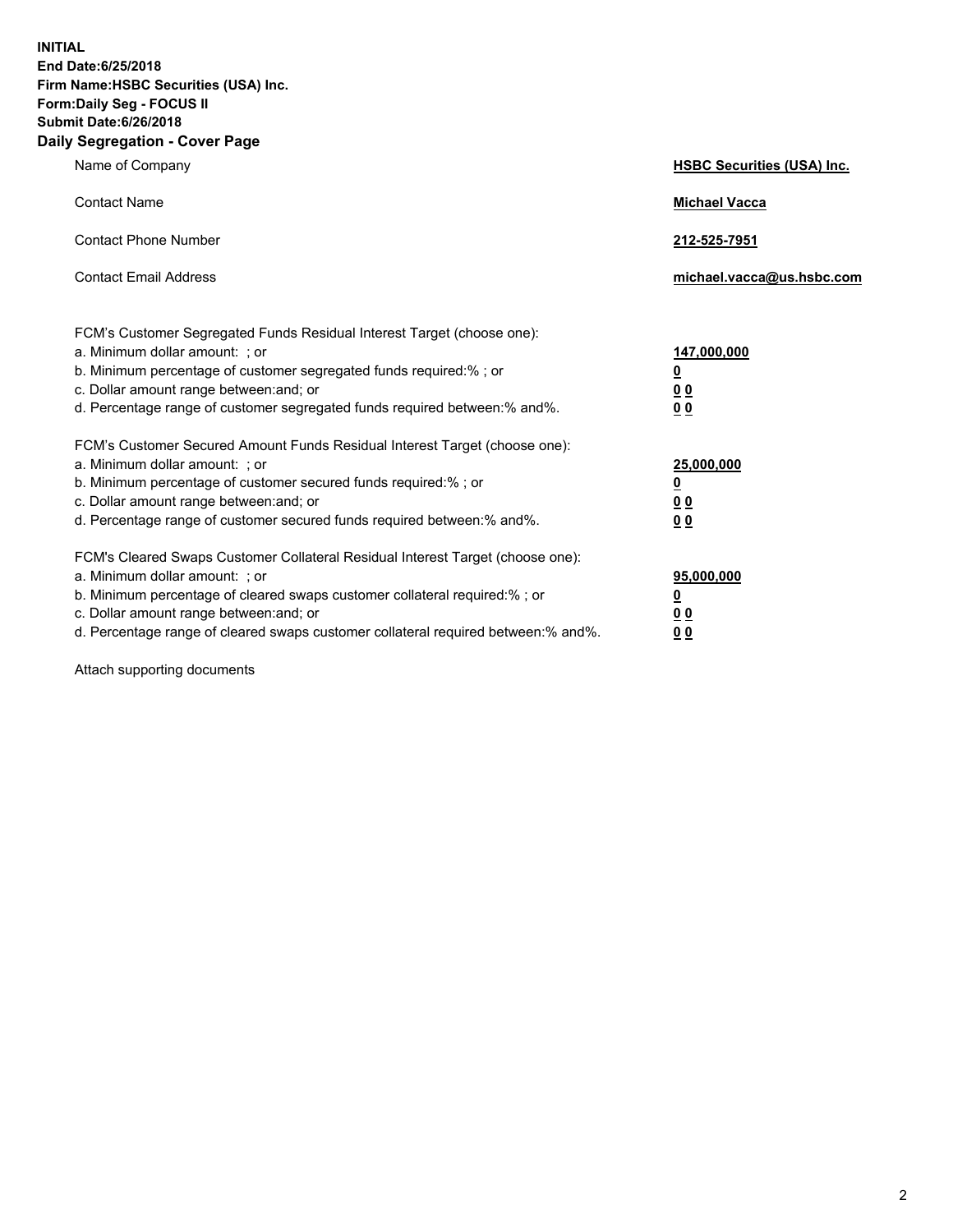**INITIAL End Date:6/25/2018 Firm Name:HSBC Securities (USA) Inc. Form:Daily Seg - FOCUS II Submit Date:6/26/2018 Daily Segregation - Secured Amounts** Foreign Futures and Foreign Options Secured Amounts Amount required to be set aside pursuant to law, rule or regulation of a foreign government or a rule of a self-regulatory organization authorized thereunder 1. Net ledger balance - Foreign Futures and Foreign Option Trading - All Customers A. Cash **104,437,158** [7315] B. Securities (at market) **83,809,698** [7317] 2. Net unrealized profit (loss) in open futures contracts traded on a foreign board of trade **8,837,743** [7325] 3. Exchange traded options a. Market value of open option contracts purchased on a foreign board of trade **0** [7335] b. Market value of open contracts granted (sold) on a foreign board of trade **0** [7337] 4. Net equity (deficit) (add lines 1. 2. and 3.) **197,084,599** [7345] 5. Account liquidating to a deficit and account with a debit balances - gross amount **1,378** [7351] Less: amount offset by customer owned securities **-1,057** [7352] **321** [7354] 6. Amount required to be set aside as the secured amount - Net Liquidating Equity Method (add lines 4 and 5) 7. Greater of amount required to be set aside pursuant to foreign jurisdiction (above) or line 6. FUNDS DEPOSITED IN SEPARATE REGULATION 30.7 ACCOUNTS 1. Cash in banks A. Banks located in the United States **113,771,364** [7500] B. Other banks qualified under Regulation 30.7 **0** [7520] **113,771,364** [7530] 2. Securities A. In safekeeping with banks located in the United States **33,222,450** [7540] B. In safekeeping with other banks qualified under Regulation 30.7 **0** [7560] **33,222,450** [7570] 3. Equities with registered futures commission merchants A. Cash **0** [7580] B. Securities **0** [7590]

- C. Unrealized gain (loss) on open futures contracts **0** [7600]
- D. Value of long option contracts **0** [7610]
- E. Value of short option contracts **0** [7615] **0** [7620]
- 4. Amounts held by clearing organizations of foreign boards of trade
	- A. Cash **0** [7640]
	- B. Securities **0** [7650]
	- C. Amount due to (from) clearing organization daily variation **0** [7660]
	- D. Value of long option contracts **0** [7670]
	- E. Value of short option contracts **0** [7675] **0** [7680]
- 5. Amounts held by members of foreign boards of trade
	-
	-
	- C. Unrealized gain (loss) on open futures contracts **8,837,743** [7720]
	- D. Value of long option contracts **0** [7730]
	- E. Value of short option contracts **0** [7735] **86,838,830** [7740]
- 6. Amounts with other depositories designated by a foreign board of trade **0** [7760]
- 7. Segregated funds on hand **0** [7765]
- 8. Total funds in separate section 30.7 accounts **233,832,644** [7770]
- 9. Excess (deficiency) Set Aside for Secured Amount (subtract line 7 Secured Statement Page 1 from Line 8)
- 10. Management Target Amount for Excess funds in separate section 30.7 accounts **25,000,000** [7780]
- 11. Excess (deficiency) funds in separate 30.7 accounts over (under) Management Target **11,747,724** [7785]

**197,084,920** [7355]

**197,084,920** [7360]

 A. Cash **27,413,839** [7700] B. Securities **50,587,248** [7710] **36,747,724** [7380]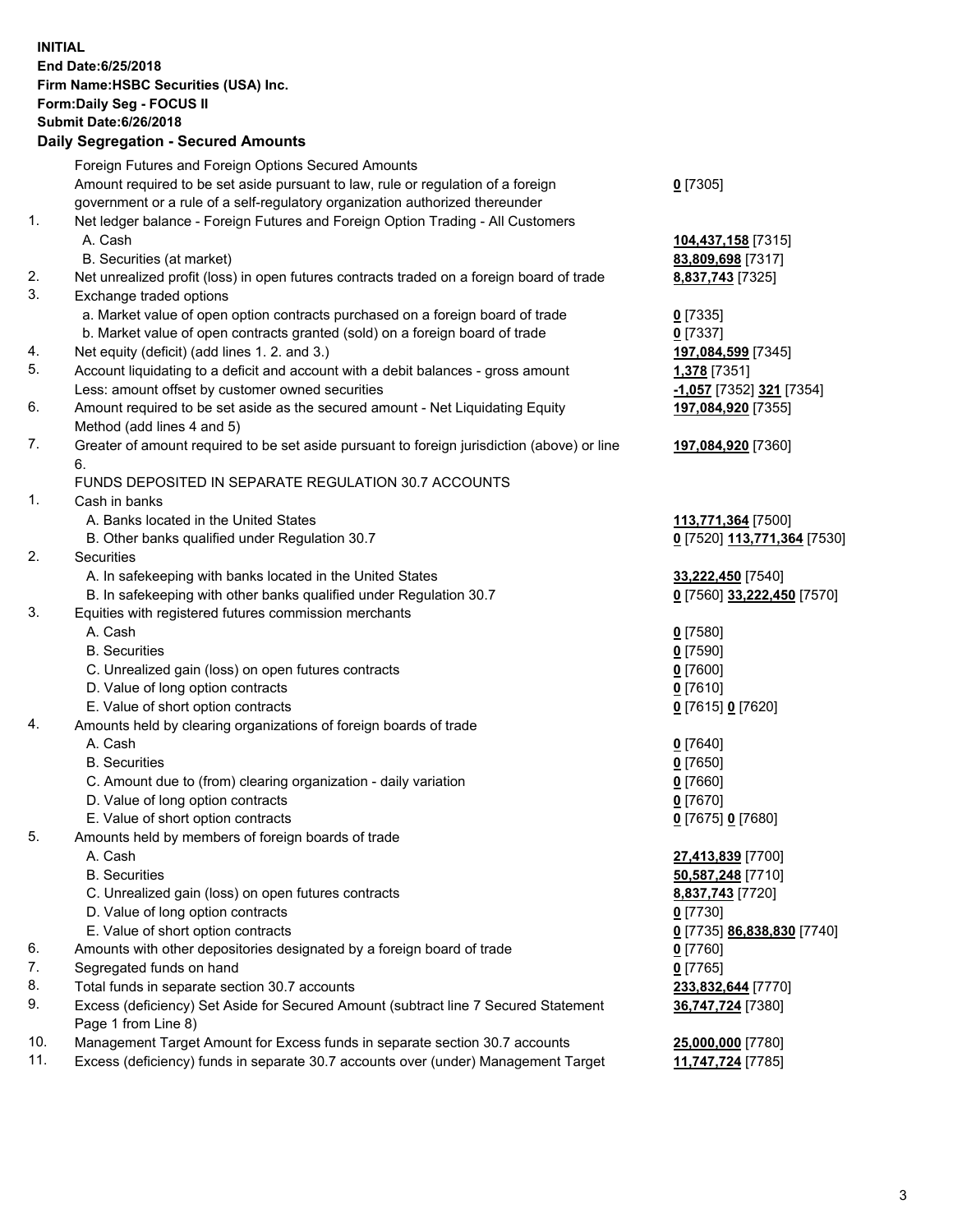|     | <b>INITIAL</b><br>End Date: 6/25/2018<br>Firm Name: HSBC Securities (USA) Inc.<br>Form: Daily Seg - FOCUS II<br><b>Submit Date:6/26/2018</b><br>Daily Segregation - Segregation Statement |                                             |
|-----|-------------------------------------------------------------------------------------------------------------------------------------------------------------------------------------------|---------------------------------------------|
|     | SEGREGATION REQUIREMENTS(Section 4d(2) of the CEAct)                                                                                                                                      |                                             |
| 1.  | Net ledger balance                                                                                                                                                                        |                                             |
|     | A. Cash                                                                                                                                                                                   | 258,277,056 [7010]                          |
|     | B. Securities (at market)                                                                                                                                                                 | 1,647,923,939 [7020]                        |
| 2.  | Net unrealized profit (loss) in open futures contracts traded on a contract market                                                                                                        | 6,187,788 [7030]                            |
| 3.  | Exchange traded options                                                                                                                                                                   |                                             |
|     | A. Add market value of open option contracts purchased on a contract market                                                                                                               | 292,032,950 [7032]                          |
|     | B. Deduct market value of open option contracts granted (sold) on a contract market                                                                                                       | -131,287,310 [7033]                         |
| 4.  | Net equity (deficit) (add lines 1, 2 and 3)                                                                                                                                               | 2,073,134,423 [7040]                        |
| 5.  | Accounts liquidating to a deficit and accounts with                                                                                                                                       |                                             |
|     | debit balances - gross amount                                                                                                                                                             | 111,669,926 [7045]                          |
|     | Less: amount offset by customer securities                                                                                                                                                | <u>-111,669,898</u> [7047] <u>28</u> [7050] |
| 6.  | Amount required to be segregated (add lines 4 and 5)                                                                                                                                      | 2,073,134,451 [7060]                        |
|     | FUNDS IN SEGREGATED ACCOUNTS                                                                                                                                                              |                                             |
| 7.  | Deposited in segregated funds bank accounts                                                                                                                                               |                                             |
|     | A. Cash                                                                                                                                                                                   | 25,676,215 [7070]                           |
|     | B. Securities representing investments of customers' funds (at market)                                                                                                                    | $0$ [7080]                                  |
|     | C. Securities held for particular customers or option customers in lieu of cash (at                                                                                                       | 376,109,333 [7090]                          |
|     | market)                                                                                                                                                                                   |                                             |
| 8.  | Margins on deposit with derivatives clearing organizations of contract markets                                                                                                            |                                             |
|     | A. Cash                                                                                                                                                                                   | 346,643,855 [7100]                          |
|     | B. Securities representing investments of customers' funds (at market)                                                                                                                    | $0$ [7110]                                  |
|     | C. Securities held for particular customers or option customers in lieu of cash (at<br>market)                                                                                            | 1,165,486,446 [7120]                        |
| 9.  | Net settlement from (to) derivatives clearing organizations of contract markets                                                                                                           | 40,528,476 [7130]                           |
| 10. | Exchange traded options                                                                                                                                                                   |                                             |
|     | A. Value of open long option contracts                                                                                                                                                    | 292,032,950 [7132]                          |
|     | B. Value of open short option contracts                                                                                                                                                   | -131,287,310 [7133]                         |
| 11. | Net equities with other FCMs                                                                                                                                                              |                                             |
|     | A. Net liquidating equity                                                                                                                                                                 | 13,082,453 [7140]                           |
|     | B. Securities representing investments of customers' funds (at market)                                                                                                                    | <u>0</u> [7160]                             |
|     | C. Securities held for particular customers or option customers in lieu of cash (at<br>market)                                                                                            | $0$ [7170]                                  |
| 12. | Segregated funds on hand                                                                                                                                                                  | 106,328,160 [7150]                          |
| 13. | Total amount in segregation (add lines 7 through 12)                                                                                                                                      | 2,234,600,578 [7180]                        |
| 14. | Excess (deficiency) funds in segregation (subtract line 6 from line 13)                                                                                                                   | 161,466,127 [7190]                          |
| 15. | Management Target Amount for Excess funds in segregation                                                                                                                                  | 147,000,000 [7194]                          |
| 16. | Excess (deficiency) funds in segregation over (under) Management Target Amount                                                                                                            | 14,466,127 [7198]                           |

16. Excess (deficiency) funds in segregation over (under) Management Target Amount Excess